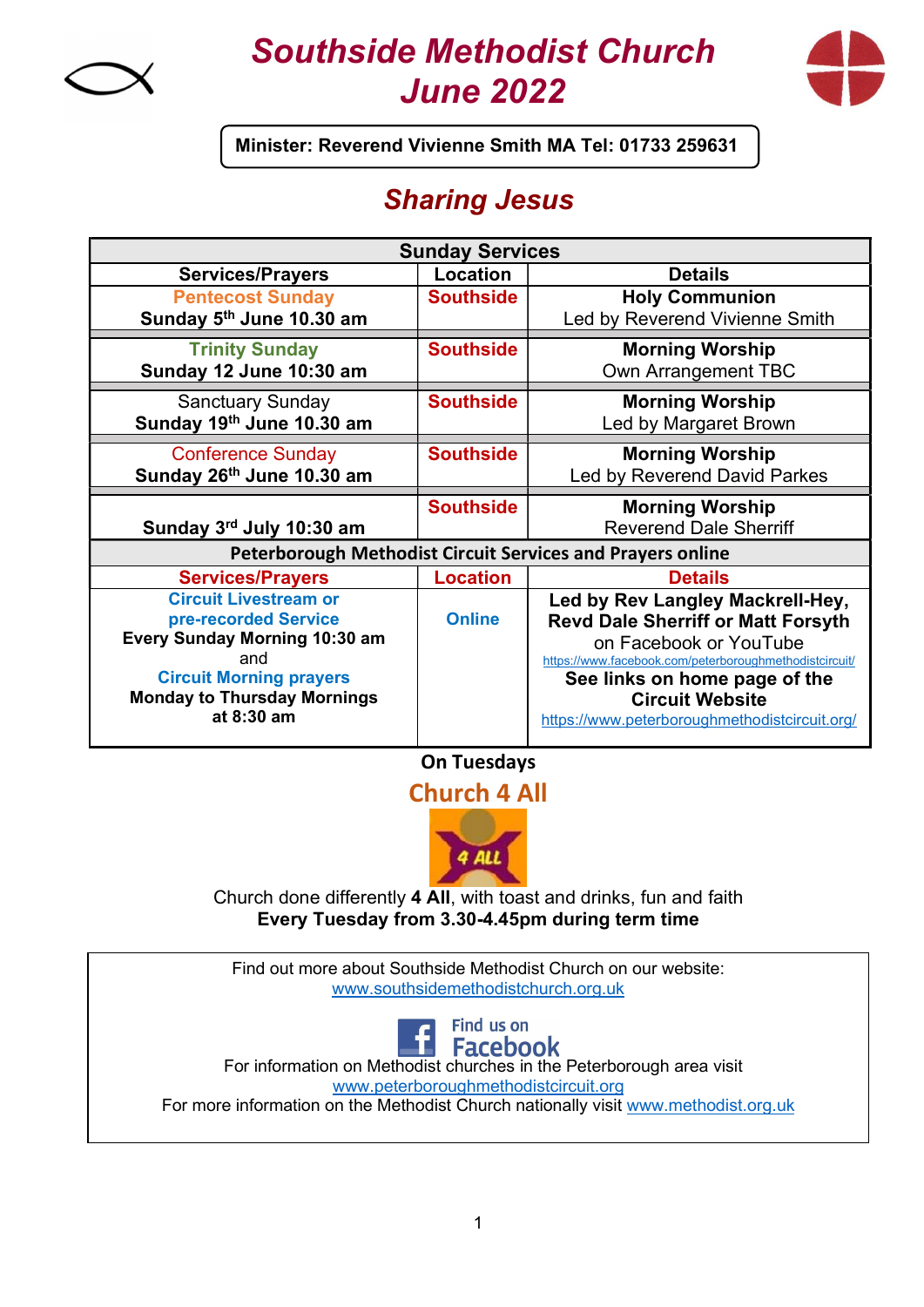#### Basic Safeguarding Course

There will be a Basic Safeguarding Course held at Southside on July 2nd. It will be led by Connie Hunt, our Safeguarding Officer who is fully trained. It is stated that all stewards, Pastoral Visitors and anyone who works with children undergoes this training. This is because it gives advice on care of vulnerable adults as well as children and young people.

Please contact Connie as soon as possible so that arrangements can be made.

## GUILD

There will be NO GUILD meeting in June and Sue will be assessing whether we should meet over the summer.

We were pleased to hear that the money we raised in memory of our friend Joan Duckett has been donated to the charity supporting sufferers of Motor Neurone Disease.

## Notice of Open meeting

An open meeting has been arranged for the 7th of June, starting at 7:30 pm.

The Methodist Conference, in 2019, voted in favour of allowing same-sex marriages to take place on Methodist premises. Following on from that decision, each individual church is being asked to decide whether or not they are happy for their premises to be registered as somewhere where same-sex marriages may be solemnised.

It is important that anyone who wishes to share their personal thoughts on the subject have the opportunity to do so before the Church Trustees take the final decision at a later meeting.

The meeting on the 7th of June will be chaired by Rev Viv and all are warmly welcome to attend.

Anyone wishing to speak at the meeting is asked to give their name to either Karen Lightfoot (the Church Council Secretary) or Rev Viv by Sunday the 29th of May.

No doubt there will be different views expressed at the meeting but it is vital that we listen to one another with love and respect and in a way that is pleasing and honouring to God.

Let us pray that God will lead and guide us, and that His will would be done.